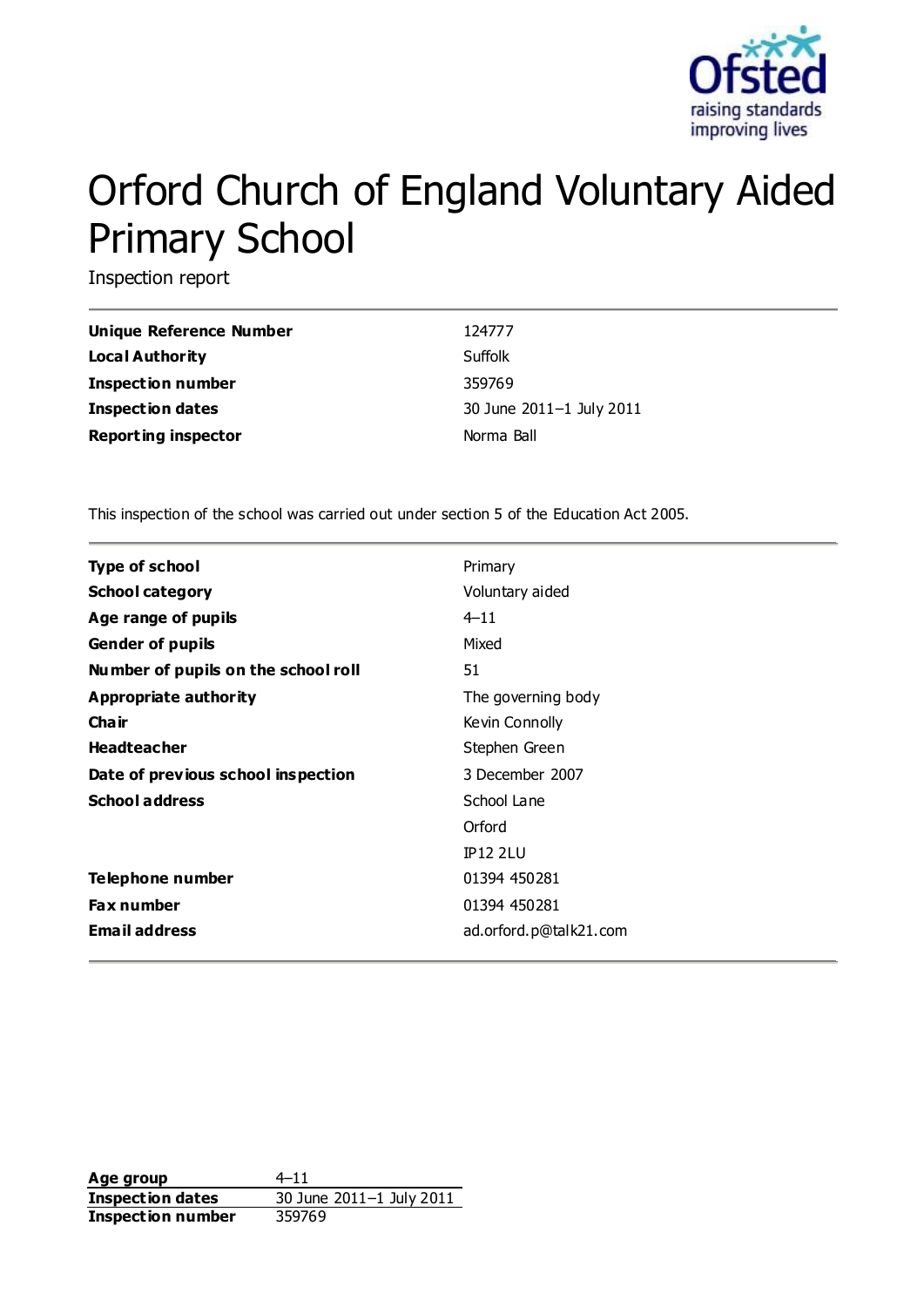The Office for Standards in Education, Children's Services and Skills (Ofsted) regulates and inspects to achieve excellence in the care of children and young people, and in education and skills for learners of all ages. It regulates and inspects childcare and children's social care, and inspects the Children and Family Court Advisory Support Service (Cafcass), schools, colleges, initial teacher training, work-based learning and skills training, adult and community learning, and education and training in prisons and other secure establishments. It assesses council children's services, and inspects services for looked after children, safeguarding and child protection.

Further copies of this report are obtainable from the school. Under the Education Act 2005, the school must provide a copy of this report free of charge to certain categories of people. A charge not exceeding the full cost of reproduction may be made for any other copies supplied.

If you would like a copy of this document in a different format, such as large print or Braille, please telephone 0300 123 4234, or email **[enquiries@ofsted.gov.uk](mailto:enquiries@ofsted.gov.uk)**.

You may copy all or parts of this document for non-commercial educational purposes, as long as you give details of the source and date of publication and do not alter the documentation in any way.

To receive regular email alerts about new publications, including survey reports and school inspection reports, please visit our website and go to 'Subscribe'.

Royal Exchange Buildings St Ann's Square Manchester M2 7LA T: 0300 123 4234 Textphone: 0161 618 8524 E: **[enquiries@ofsted.gov.uk](mailto:enquiries@ofsted.gov.uk)**

W: **[www.ofsted.gov.uk](http://www.ofsted.gov.uk/)**

© Crown copyright 2011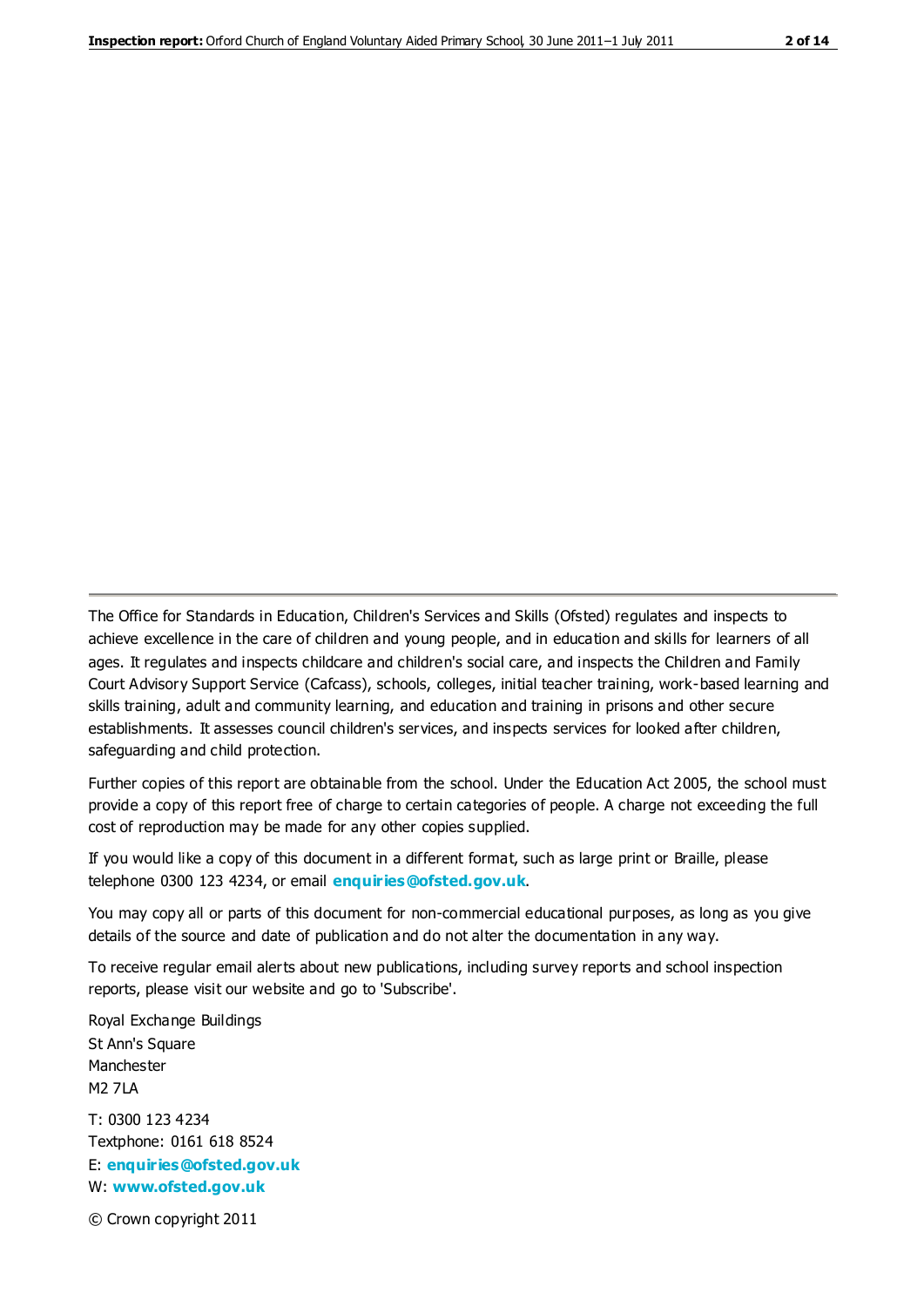# **Introduction**

This inspection was carried out by two additional inspectors. The inspectors visited eight lessons and observed six teachers. The inspection team met parents and carers informally and held meetings with the headteacher, teaching staff, members of the governing body and pupils. Inspectors observed the school's work and scrutinised samples of pupils' work, the school's systems for tracking pupils' progress, management and curriculum documentation, teachers' planning and safeguarding documentation and procedures. They took account of questionnaire responses from 32 parents and carers, nine staff and 19 pupils.

The inspection team reviewed many aspects of the school's work. It looked in detail at a number of key areas.

- What measures are in place to improve the attainment of pupils, especially for boys in English in Key Stage 2?
- How well is assessment information used to identify underachievement and set consistent challenge for all groups of pupils, particularly the more able?
- How effective are links developed between different subjects to provide more opportunities to develop literacy skills further?

# **Information about the school**

Orford is a small school which serves its village and the immediate surrounding area. The majority of pupils are White British. The proportion of pupils who come from minority ethnic backgrounds is much smaller than that found nationally and none of these pupils speaks English as an additional language. The proportion of pupils with special educational needs and/or disabilities is double the national average, but a smaller proportion than average has a statement of special educational needs. The proportion of pupils known to be eligible for free school meals is much smaller than average. There are three mixedaged classes in the school, including a mixed Reception Year and Year 1 class. The school has the Activemark award and holds national Healthy Schools status.

The school has experienced a number of changes in recent years, including a falling roll and four different headteachers or acting headteachers. The school is in a collaborative arrangement with Bawdsey Primary School and is led by the same headteacher. The Orford Shrimps Playgroup shares the school site, but it is not managed by the governing body and is subject to a separate inspection.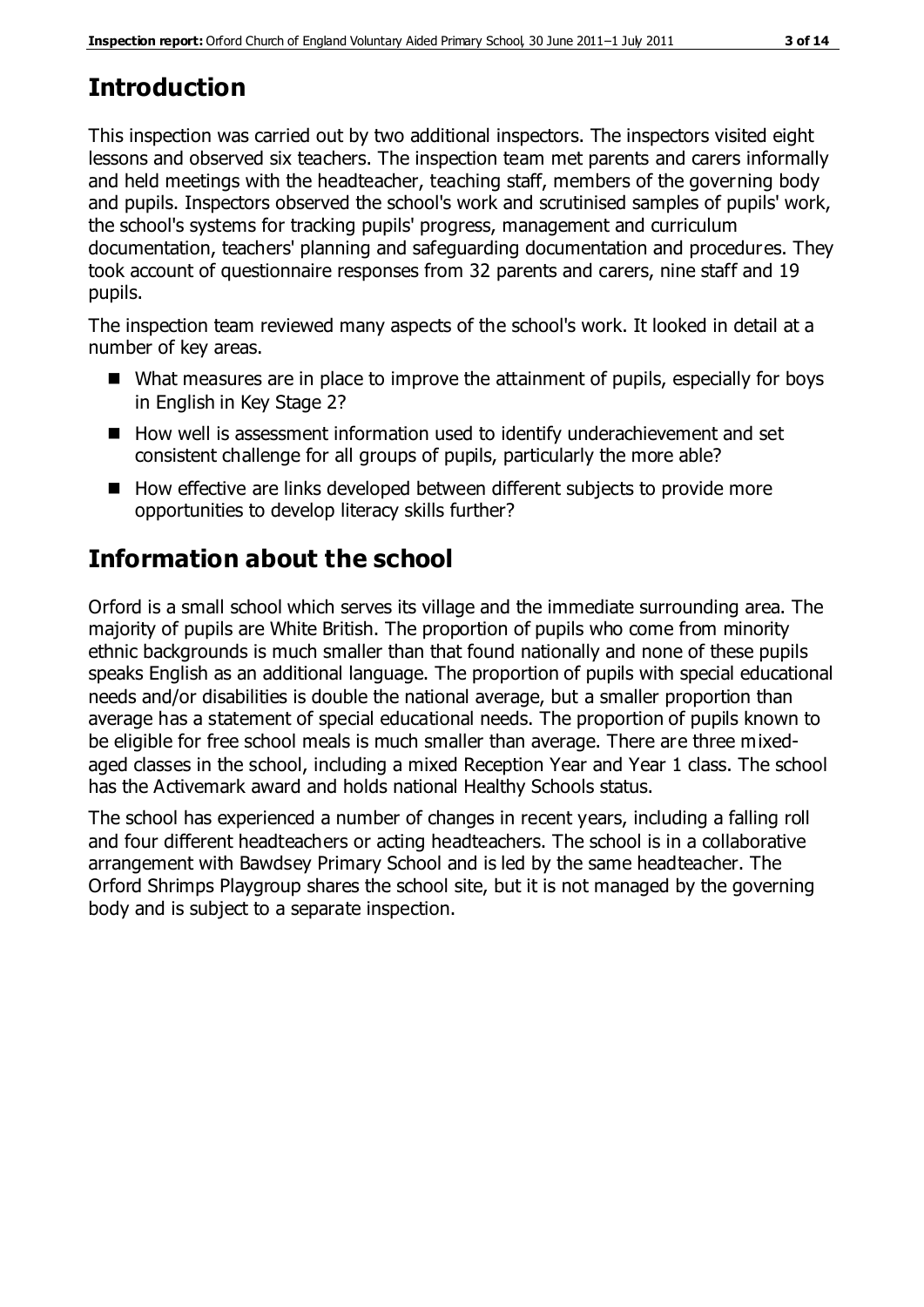# **Inspection judgements**

| Overall effectiveness: how good is the school? |  |  |  |
|------------------------------------------------|--|--|--|
|                                                |  |  |  |

#### **The school's capacity for sustained improvement 3**

## **Main findings**

Orford provides a satisfactory quality of education for its pupils and is improving. There are strengths in the good care, guidance and support provided for pupils and the broad and exciting curriculum which contributes to pupils' enjoyment of learning. Pupils have an outstanding understanding of how to lead a healthy lifestyle. They gain excellent experience in growing vegetables and herbs and using them in creating a wide range of healthy dishes. Pupils are proud of their school, behave well and show respect to the adults who care for them and kindness to each other. Parents and carers are pleased with all that the school provides and the many recent signs of improvement. One parent, typical of many, wrote 'The school has made many improvements over the last year or so. I am particularly happy with the social aspect of the school. Children in different year groups play and interact happily.' Safeguarding arrangements are good and pupils have a good understanding of how to keep safe.

Children join the school with a range of skills and abilities. They settle quickly when they join the Reception Year and make satisfactory gains in their learning, entering Year 1 with broadly average attainment. Satisfactory progress continues through the school. At the end of Year 6, the achievement of all pupils, including boys, is satisfactory. Attainment is improving gradually in both English and mathematics, but remains average. Pupils' progress is now tracked carefully across the school, but the information gained is not yet used well enough by teachers to plan work that is matched to pupils' abilities and challenge them sufficiently. As a result, the progress pupils make is still uneven for all ability groups and this limits their attainment. Similarly, marking does not consistently identify how pupils can improve a piece of work and identify the next steps in their learning. In the Reception Year, opportunities are lost to extend children's learning through their play activities. Although adults engage them well in conversation to develop their speaking skills, they do not challenge them gently to explore and extend their learning. Pupils with special educational needs and/or disabilities make the same satisfactory progress as their peers. Their needs are assessed accurately and there is a sound range of support provided for them individually or in small groups.

The headteacher provides good leadership and, as a result, the school is emerging rapidly from a difficult period of changing leadership and a falling roll. The school benefits from the collaborative arrangement with its partner school and the headteacher uses his allocated time in Orford to maximum effect. He has accurately prioritised important areas for development and united staff in his drive to improve the school and raise achievement for all pupils. Subject leaders are developing their skills to take up their full responsibilities, but do not yet provide sufficient support for the headteacher, especially in monitoring teaching and learning in order to raise achievement. The governing body exercises prudent financial management of the school, has an efficient committee structure and is very supportive. Its members are improving their skills so that they can play a more active

| Э |  |
|---|--|
|   |  |
| ∍ |  |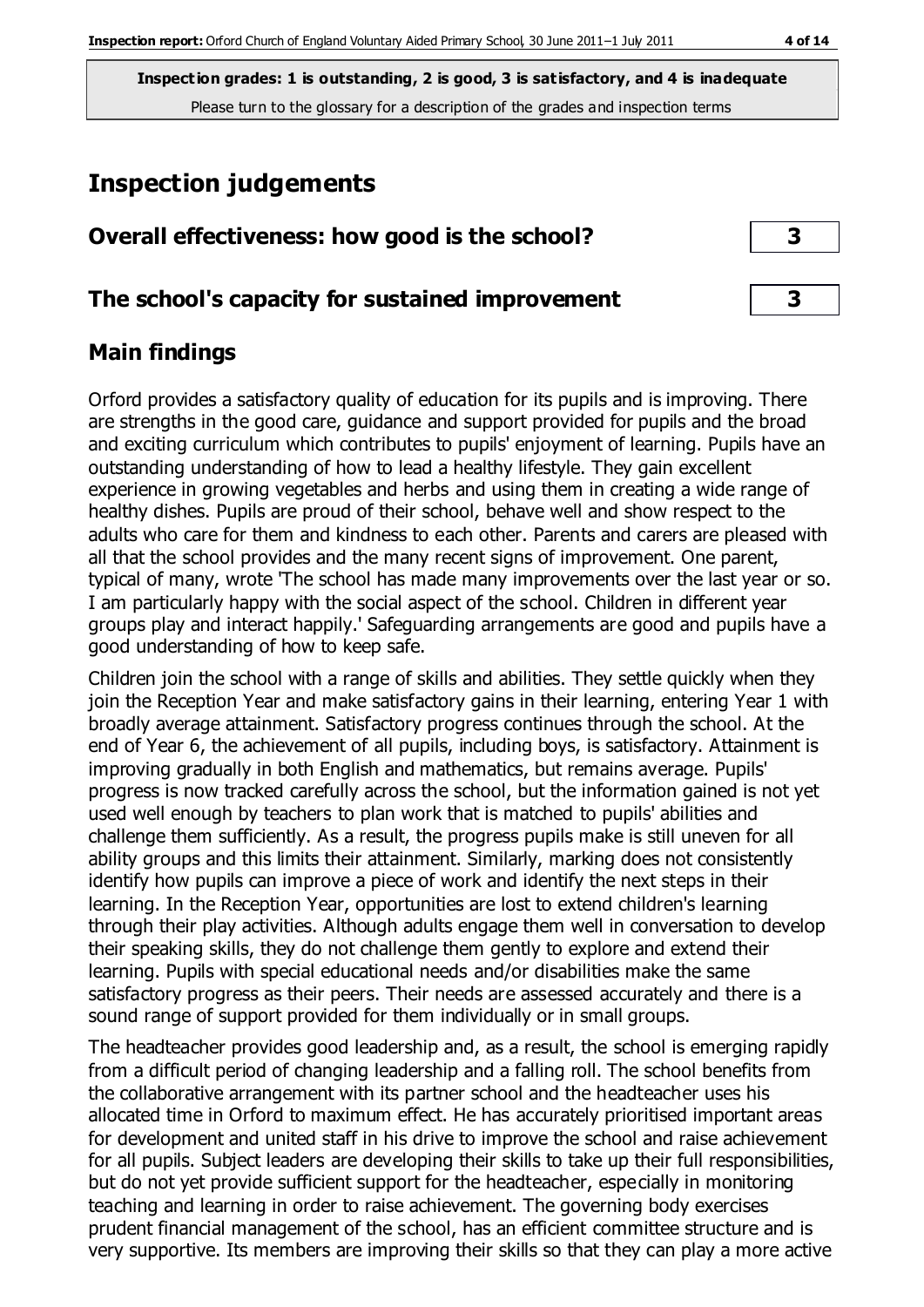part in monitoring new developments and contribute fully to improving the school. The school has a satisfactory capacity to sustain improvement: issues from the previous inspection are subject to work in progress and strategies selected to raise achievement in English and mathematics are showing early signs of improving pupils' attainment.

Up to 40% of the schools whose overall effectiveness is judged satisfactory may receive a monitoring visit by an Ofsted inspector before their next section 5 inspection.

## **What does the school need to do to improve further?**

- Improve achievement in English and mathematics by:
	- using assessment information more effectively so that the work for all groups of pupils is matched more closely to their needs,
	- ensuring that marking consistently identifies for pupils how and where a piece of work can be improved and the next steps in their learning.
- Ensure that adults explore all opportunities to help children in the Reception Year develop their ideas and learning skills through play activities.
- **IMPROVE LEADER FIGURE 18 IMPROVE LEADERS** FIGURE 10 IMPROVE
	- sharpening the skills of middle leaders so that they share with the headteacher the monitoring of teaching and learning and raising achievement for pupils
	- increasing the role of the governing body in evaluation through full involvement in monitoring the work of the school.

## **Outcomes for individuals and groups of pupils 3**

Pupils settle well to their work and show positive enjoyment in lessons. They work well in groups and independently. They enjoy discussing their ideas in class also. For example, in a literacy lesson in the Years 4-to-6 class, pupils discussed the language used in a poem about a boy living in poverty. They reflected maturely on the emotive vocabulary in the poem and what impressions of the boy's feelings the language created for them. Through exciting creative story ideas and drama, pupils' extended writing skills are encouraged soundly. Regular reading to staff and volunteers helps younger pupils to develop confidence in reading. In mathematics, there has been a careful focus on solving problems, especially in a real-life context, to make them more interesting to pupils. A design and technology lesson for pupils in Years 2 and 3 focused on making a herb and onion tart in the kitchen classroom. Pupils' numeracy skills were developed through weighing the ingredients carefully and later in weighing and pricing the salad vegetables gathered from the gardens, ready for sale to a local restaurant. Activities for pupils with special educational needs and/or disabilities are soundly planned. Pupils are helped to develop their independence and most contribute confidently in class. Ethnic minority pupils are integrated well into the school, contribute well to lessons and make the same progress as their peers.

Pupils' spiritual, moral, social and cultural development is good. Spiritual, moral and social development are promoted well by the school so that pupils behave thoughtfully, have a clear understanding of how their actions and words can affect others and reflect on a range of significant values such as humility. Cultural development is an area where the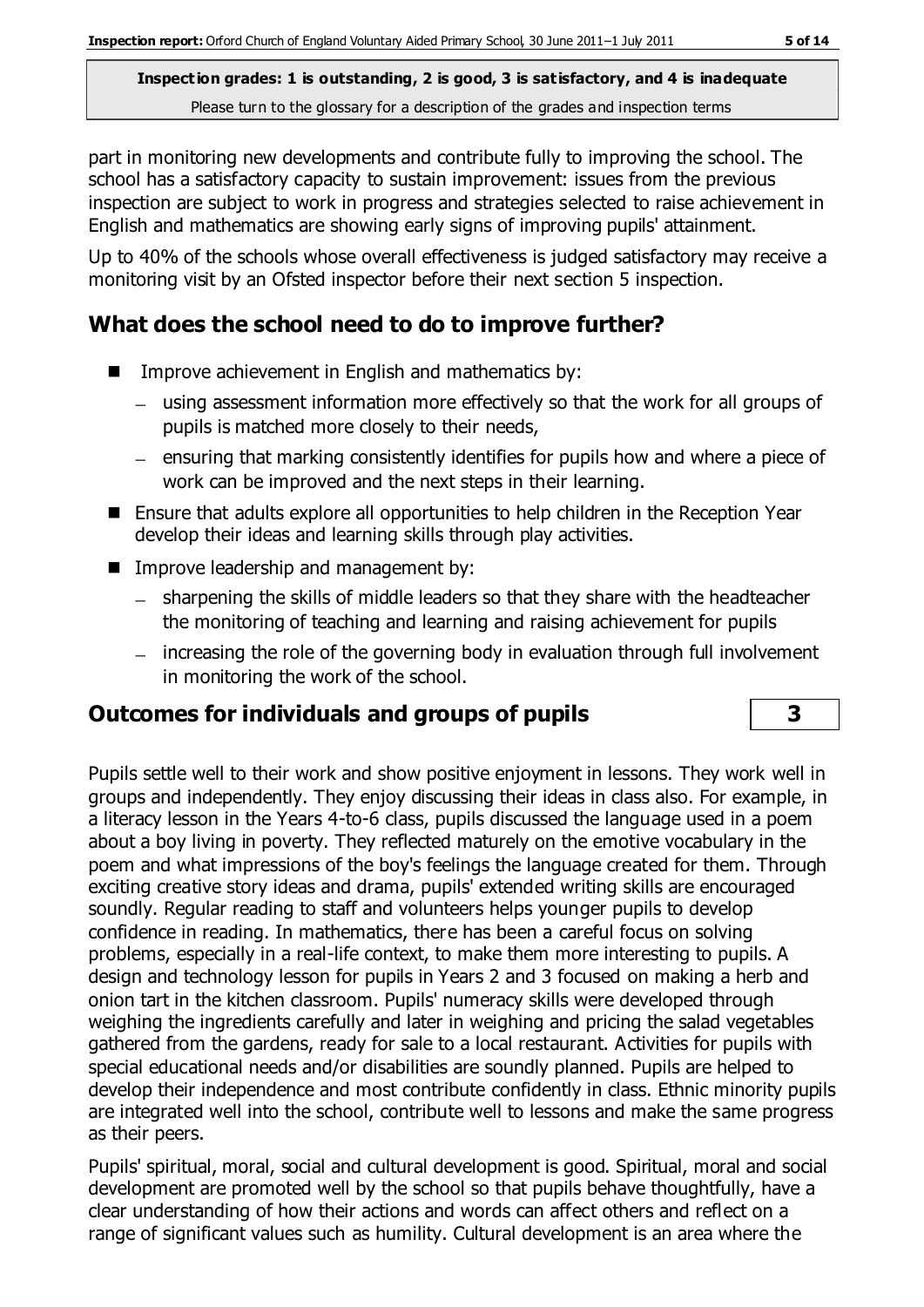school recognises that further work remains to be done to ensure pupils are aware of other faiths, cultures and ways of life beyond their own community. The school council is a respected body and pupils value the opportunity to discuss charitable initiatives and matters relating to their school. Pupils have a good awareness of how they can stay saf e, including safe use of the internet. The school's national awards are testament to pupils' appreciation of all that contributes to having a healthy lifestyle. The pupils have an excellent understanding of healthy food and take pride in their vegetable garden areas around the school. Pupils' enjoyment of learning and their satisfactory achievement ensure they are prepared soundly for the next stage of their education.

| Pupils' achievement and the extent to which they enjoy their learning                                                     | 3              |
|---------------------------------------------------------------------------------------------------------------------------|----------------|
| Taking into account:<br>Pupils' attainment <sup>1</sup>                                                                   | 3              |
| The quality of pupils' learning and their progress                                                                        | 3              |
| The quality of learning for pupils with special educational needs and/or disabilities<br>and their progress               | 3              |
| The extent to which pupils feel safe                                                                                      | $\overline{2}$ |
| Pupils' behaviour                                                                                                         | $\overline{2}$ |
| The extent to which pupils adopt healthy lifestyles                                                                       | 1              |
| The extent to which pupils contribute to the school and wider community                                                   | 3              |
| The extent to which pupils develop workplace and other skills that will contribute to<br>their future economic well-being | 3              |
| Taking into account:<br>Pupils' attendance <sup>1</sup>                                                                   | 3              |
| The extent of pupils' spiritual, moral, social and cultural development                                                   | 2              |

These are the grades for pupils' outcomes

<sup>1</sup> The grades for attainment and attendance are: 1 is high; 2 is above average; 3 is broadly average; and 4 is low

## **How effective is the provision?**

Teachers make the purpose of lessons clear and plenary sessions at the end provide pupils with an opportunity to evaluate their own learning. Teachers have good subject knowledge. Good relationships are at the heart of the positive learning ethos that exists in all classes. Teaching assistants are deployed well, use specially prepared and adapted learning material effectively, and provide satisfactory support for pupils with special educational needs and/or disabilities. New initiatives to improve pupils' achievement in English and mathematics are securely embedded and showing early signs of success. Cross-curricular links between subjects are developing well to make learning more interesting. For example, work on the recent royal wedding linked design and technology,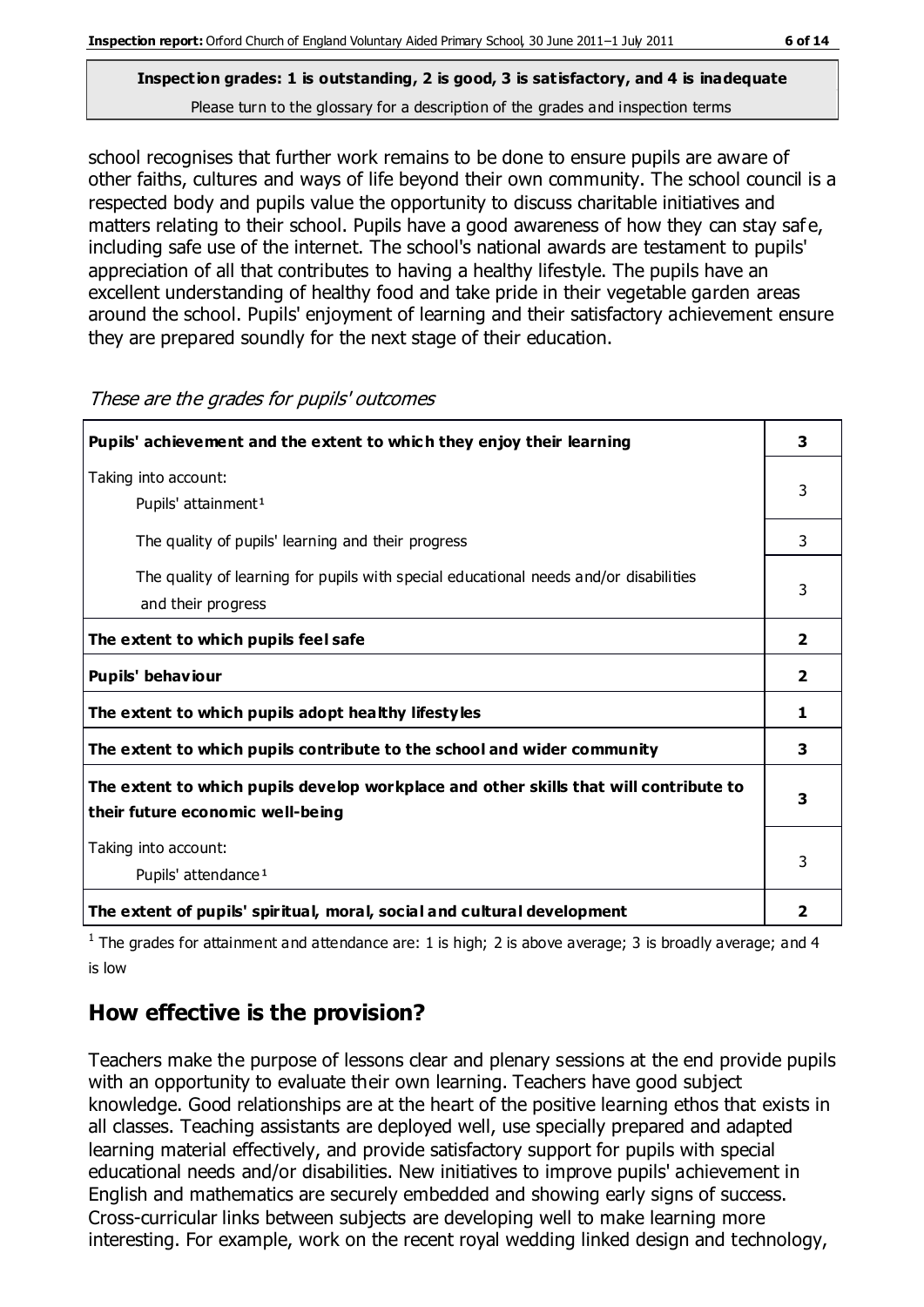history, literacy and religious education in a current events project. Pupils made models for the wedding, visited the local church to rehearse a Christian wedding ceremony and wrote about their experiences. An extensive range of visits, visitors and clubs extends and enriches learning well outside the classroom.

Pupils show confidence in the staff, who care for them and value the good care, guidance and support they receive. One pupil said 'I really like my school because we all care for each other and you know people will help you.' Transition arrangements at all stages are organised sensitively so that pupils feel confident about progressing with their education. The good care provided in school is extended by sensitive and prudent use of a wide range of external agencies and support services.

These are the grades for the quality of provision

| The quality of teaching                                                                                    |  |
|------------------------------------------------------------------------------------------------------------|--|
| Taking into account:<br>The use of assessment to support learning                                          |  |
| The extent to which the curriculum meets pupils' needs, including, where relevant,<br>through partnerships |  |
| The effectiveness of care, guidance and support                                                            |  |

#### **How effective are leadership and management?**

The energetic and perceptive leadership of the headteacher has been welcomed warmly by staff and the governing body. The headteacher has rekindled an enthusiastic spirit in the school, as well as unifying staff. Rapid implementation of well-chosen strategies, following careful analysis of the school's areas of weakness, is showing early, but clear signs of success. Middle managers are undertaking training for their leadership roles, to take responsibility for subject development and play their part in regular and rigorous monitoring of teaching and learning. The workload of the headteacher is heavy, with responsibilities for two schools, but the partnership brings many benefits also, such as joint staff training events and use of shared resources. The advice of the local authority has been used well. Neither the staff nor the governing body are complacent and all are keen to make progress. Although achievement is improving, the promotion of equality of opportunity is satisfactory because tasks in lessons do not challenge all pupils fully to achieve as well as they should.

Safeguarding arrangements in the school are good. Policies and procedures are well integrated through the school and monitored closely by the governing body and staff receive regular training. The promotion of community cohesion is satisfactory and pupils are helped to develop an appreciation of their own local community. However, the headteacher and governing body are aware that not enough work has been done to provide pupils with a full appreciation of their role as future national and global citizens. The governing body has worked with determination to secure the future of the school through careful financial management and the collaboration with Bawdsey Primary School. It is developing its skills rapidly.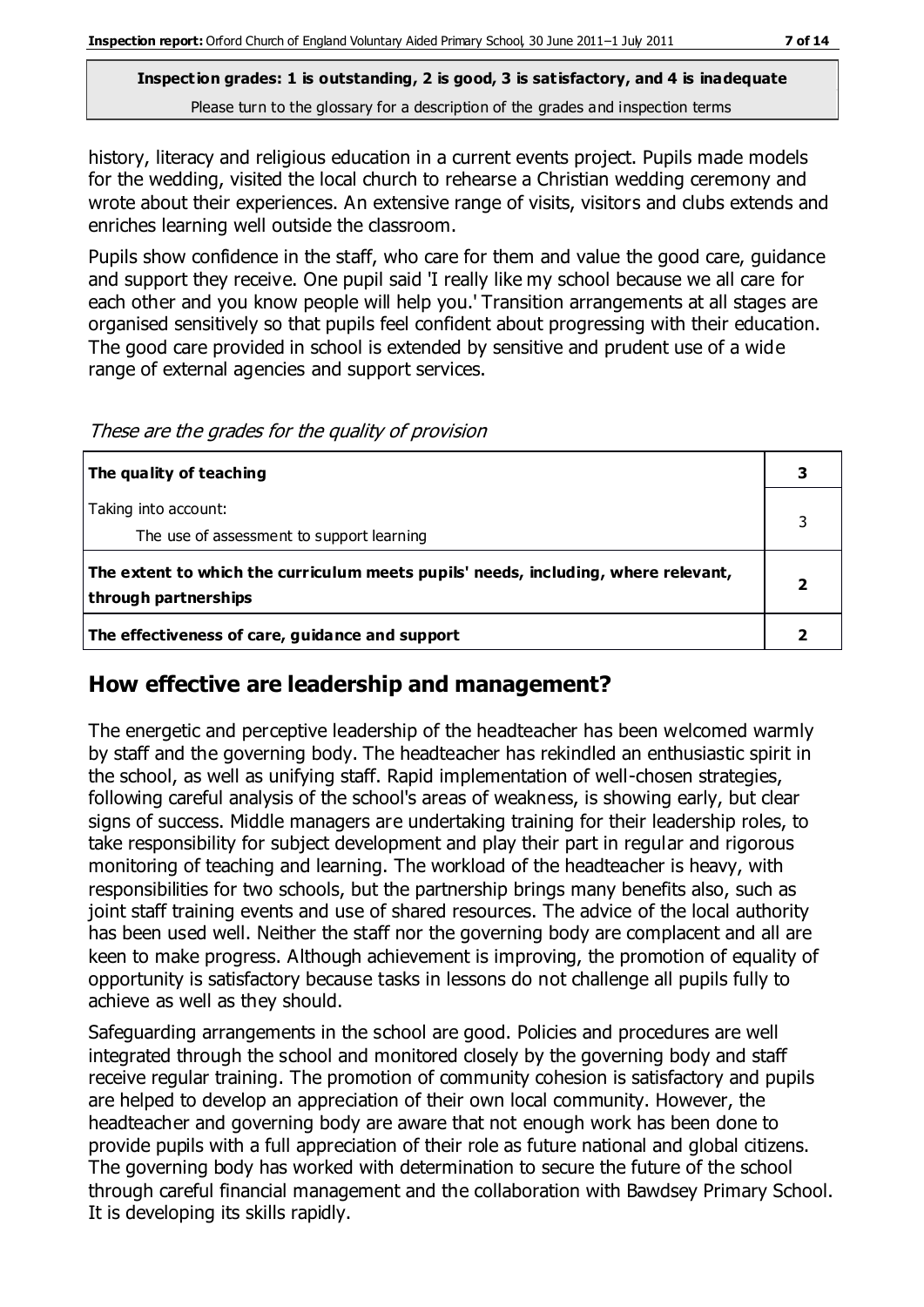These are the grades for leadership and management

| The effectiveness of leadership and management in embedding ambition and driving<br>improvement                                                                  | 3              |
|------------------------------------------------------------------------------------------------------------------------------------------------------------------|----------------|
| Taking into account:<br>The leadership and management of teaching and learning                                                                                   | 3              |
| The effectiveness of the governing body in challenging and supporting the<br>school so that weaknesses are tackled decisively and statutory responsibilities met | 3              |
| The effectiveness of the school's engagement with parents and carers                                                                                             | 2              |
| The effectiveness of partnerships in promoting learning and well-being                                                                                           | $\overline{2}$ |
| The effectiveness with which the school promotes equality of opportunity and tackles<br>discrimination                                                           | 3              |
| The effectiveness of safeguarding procedures                                                                                                                     | $\overline{2}$ |
| The effectiveness with which the school promotes community cohesion                                                                                              | 3              |
| The effectiveness with which the school deploys resources to achieve value for money                                                                             | з              |

## **Early Years Foundation Stage**

Children settle quickly in the Reception Year because they receive good care. Many enter the Reception Year with skills levels and experiences in numeracy, physical development and knowledge and understanding of the world that are lower than those expected for their ages. Children make satisfactory progress in their physical development, but areas of numeracy remain relatively weak and developing number skills has a high priority. There is a focus on improving children's writing and reading skills by developing their understanding of words by learning to blend the letter sounds, which is showing signs of success. Resources are good in both the indoor and outdoor learning areas and used soundly to cover all areas of learning. Teaching is satisfactory; it is better in teacher-led learning activities than in the subtle interaction with children when they are at play.

Children mix well and learn to share. As a result, they follow routines sensibly and learn to help each other to tidy things away. They play well together also, for example, children were shopping in the 'mermaid shop' and digging enthusiastically in their garden area. The theme of the seaside engaged children's imagination well and provided good opportunities to learn about an important part of the world. A cardboard box became an exciting boat. One boy, studying a poster of sharks, said in a quiet whisper, 'You have to watch for sharks. They are really nasty and can bite you with huge teeth.' Leadership and management are satisfactory and staff work as a close team. The monitoring of children's development is regular and used effectively to provide parents and carers with sound information about their children's development. The 'learning journey' record for each child is developing, but not yet shared with parents and carers on a regular basis. Parents and carers are provided with a good range of information to help their children's learning.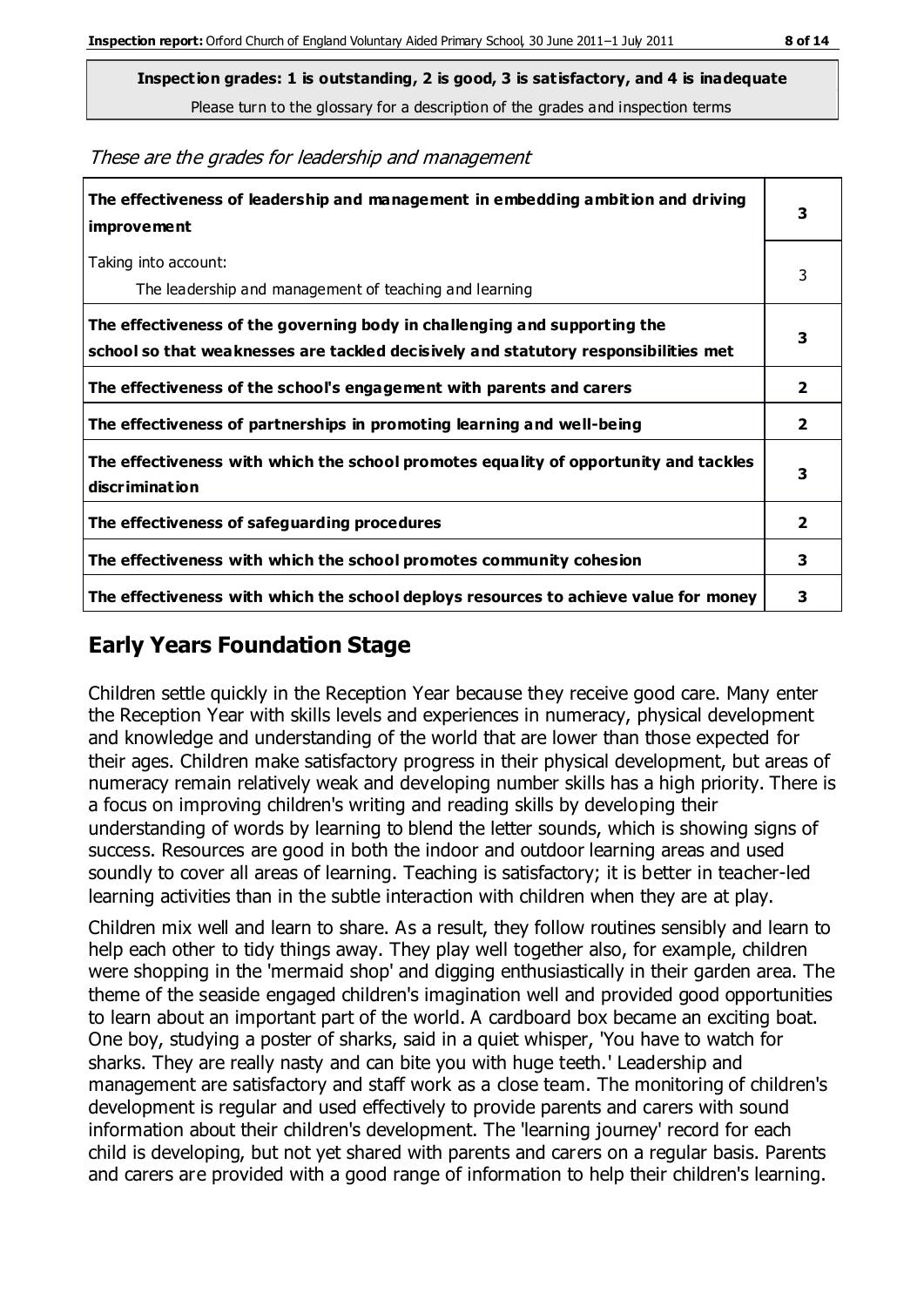**Inspection grades: 1 is outstanding, 2 is good, 3 is satisfactory, and 4 is inadequate**

Please turn to the glossary for a description of the grades and inspection terms

These are the grades for the Early Years Foundation Stage

| Overall effectiveness of the Early Years Foundation Stage                             |  |  |
|---------------------------------------------------------------------------------------|--|--|
| Taking into account:<br>Outcomes for children in the Early Years Foundation Stage     |  |  |
| The quality of provision in the Early Years Foundation Stage                          |  |  |
| The effectiveness of leadership and management of the Early Years Foundation<br>Stage |  |  |

## **Views of parents and carers**

The response from parents and carers to the inspection questionnaire was higher than the national average for primary schools. A large majority of those who replied were satisfied with the school. They are pleased that their children enjoy school and are encouraged to follow a healthy lifestyle. They feel also that the school deals effectively with any unacceptable behaviour and that their children are well taught. A few parents and carers expressed concerns about a small number of areas of the school's work, including how well their children's needs were met and the information they received about their children's progress throughout the school year. Inspectors looked into these matters. They found that the needs of all pupils, including those with special educational needs and/or disabilities, are met soundly by the school and their achievement is satisfactory. Parents and carers are provided with good information about their children's progress and also about the curriculum.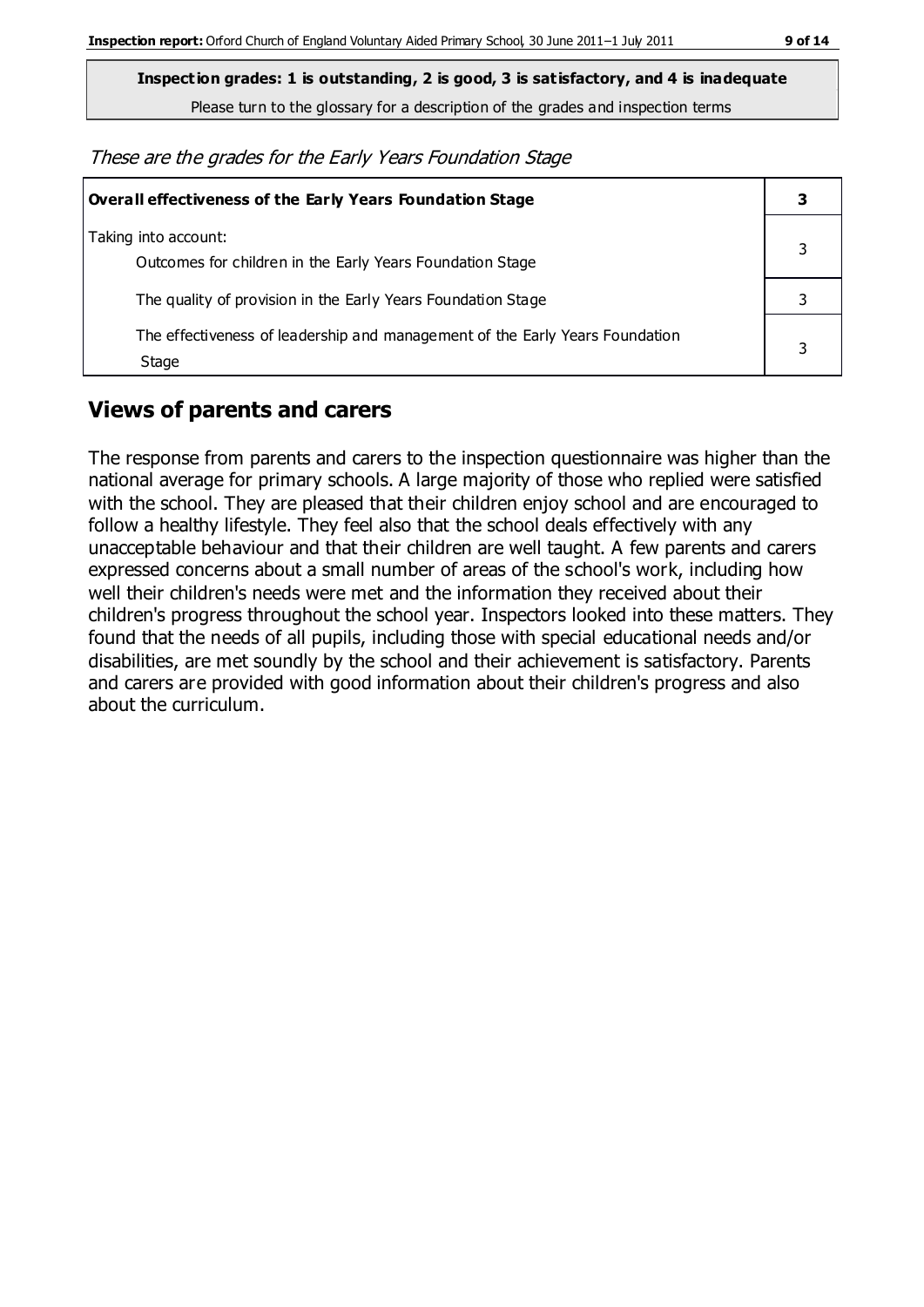#### **Responses from parents and carers to Ofsted's questionnaire**

Ofsted invited all the registered parents and carers of pupils registered at Orford Church of England Voluntary Aided Primary School to complete a questionnaire about their views of the school.

In the questionnaire, parents and carers were asked to record how strongly they agreed with 13 statements about the school. The inspection team received 32 completed questionnaires by the end of the on-site inspection. In total, there are 51 pupils registered at the school.

| <b>Statements</b>                                                                                                                                                                                                                                       | <b>Strongly</b><br>agree |               |              | Agree         |                | <b>Disagree</b> |              | <b>Strongly</b><br>disagree |
|---------------------------------------------------------------------------------------------------------------------------------------------------------------------------------------------------------------------------------------------------------|--------------------------|---------------|--------------|---------------|----------------|-----------------|--------------|-----------------------------|
|                                                                                                                                                                                                                                                         | <b>Total</b>             | $\frac{0}{0}$ | <b>Total</b> | $\frac{0}{0}$ | <b>Total</b>   | $\frac{0}{0}$   | <b>Total</b> | $\frac{0}{0}$               |
| My child enjoys school                                                                                                                                                                                                                                  | 20                       | 63            | 11           | 34            | 0              | 0               | $\mathbf 0$  | $\mathbf 0$                 |
| The school keeps my child<br>safe                                                                                                                                                                                                                       | 20                       | 63            | 8            | 25            | $\overline{2}$ | 6               | $\mathbf 0$  | $\mathbf 0$                 |
| My school informs me about<br>my child's progress                                                                                                                                                                                                       | 8                        | 25            | 21           | 66            | $\overline{2}$ | 6               | $\mathbf 0$  | $\mathbf 0$                 |
| My child is making enough<br>progress at this school                                                                                                                                                                                                    | 11                       | 34            | 18           | 56            | 1              | 3               | 0            | $\mathbf 0$                 |
| The teaching is good at this<br>school                                                                                                                                                                                                                  | 16                       | 50            | 15           | 47            | 0              | 0               | $\mathbf 0$  | $\mathbf 0$                 |
| The school helps me to<br>support my child's learning                                                                                                                                                                                                   | 12                       | 38            | 17           | 53            | $\overline{2}$ | 6               | $\mathbf 0$  | $\mathbf 0$                 |
| The school helps my child to<br>have a healthy lifestyle                                                                                                                                                                                                | 20                       | 63            | 12           | 38            | 0              | $\mathbf 0$     | $\mathbf 0$  | $\mathbf 0$                 |
| The school makes sure that<br>my child is well prepared for<br>the future (for example<br>changing year group,<br>changing school, and for<br>children who are finishing<br>school, entering further or<br>higher education, or entering<br>employment) | 9                        | 28            | 17           | 53            | 1              | 3               | $\mathbf 0$  | $\mathbf 0$                 |
| The school meets my child's<br>particular needs                                                                                                                                                                                                         | 13                       | 41            | 16           | 50            | $\overline{2}$ | 6               | $\mathbf 0$  | $\mathbf 0$                 |
| The school deals effectively<br>with unacceptable behaviour                                                                                                                                                                                             | 10                       | 31            | 21           | 66            | 0              | 0               | $\mathbf 0$  | 0                           |
| The school takes account of<br>my suggestions and concerns                                                                                                                                                                                              | 12                       | 38            | 16           | 50            | 0              | 0               | 1            | 3                           |
| The school is led and<br>managed effectively                                                                                                                                                                                                            | 18                       | 56            | 12           | 38            | $\mathbf 0$    | $\mathbf 0$     | $\mathbf{1}$ | 3                           |
| Overall, I am happy with my<br>child's experience at this<br>school                                                                                                                                                                                     | 17                       | 53            | 14           | 44            | $\mathbf 1$    | 3               | $\mathbf 0$  | $\mathbf 0$                 |

The table above summarises the responses that parents and carers made to each statement. The percentages indicate the proportion of parents and carers giving that response out of the total number of completed questionnaires. Where one or more parents and carers chose not to answer a particular question, the percentages will not add up to 100%.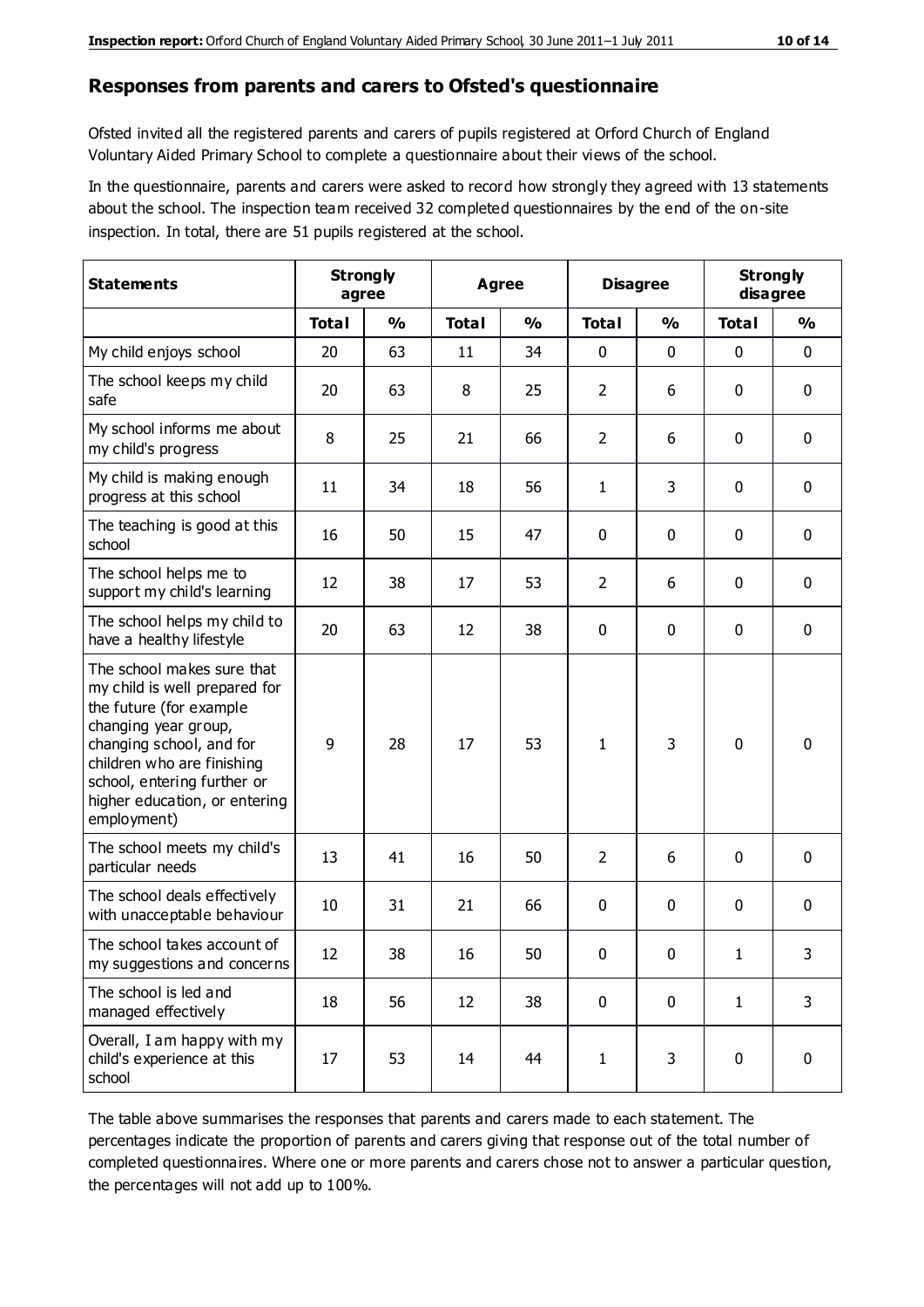## **Glossary**

| Grade   | <b>Judgement</b> | <b>Description</b>                                                                                                                                                                                                            |
|---------|------------------|-------------------------------------------------------------------------------------------------------------------------------------------------------------------------------------------------------------------------------|
| Grade 1 | Outstanding      | These features are highly effective. An outstanding school<br>provides exceptionally well for all its pupils' needs.                                                                                                          |
| Grade 2 | Good             | These are very positive features of a school. A school that<br>is good is serving its pupils well.                                                                                                                            |
| Grade 3 | Satisfactory     | These features are of reasonable quality. A satisfactory<br>school is providing adequately for its pupils.                                                                                                                    |
| Grade 4 | Inadequate       | These features are not of an acceptable standard. An<br>inadequate school needs to make significant improvement<br>in order to meet the needs of its pupils. Ofsted inspectors<br>will make further visits until it improves. |

#### **What inspection judgements mean**

#### **Overall effectiveness of schools**

|                       | Overall effectiveness judgement (percentage of schools) |      |                     |                   |
|-----------------------|---------------------------------------------------------|------|---------------------|-------------------|
| <b>Type of school</b> | <b>Outstanding</b>                                      | Good | <b>Satisfactory</b> | <b>Inadequate</b> |
| Nursery schools       | 46                                                      | 48   | 6                   |                   |
| Primary schools       | 6                                                       | 47   | 40                  | 7                 |
| Secondary schools     | 12                                                      | 39   | 38                  | 11                |
| Sixth forms           | 13                                                      | 42   | 41                  | 3                 |
| Special schools       | 28                                                      | 49   | 19                  | 4                 |
| Pupil referral units  | 14                                                      | 45   | 31                  | 10                |
| All schools           | 10                                                      | 46   | 37                  |                   |

New school inspection arrangements were introduced on 1 September 2009. This means that inspectors now make some additional judgements that were not made previously.

The data in the table above are for the period 1 September 2010 to 31 December 2010 and are consistent with the latest published official statistics about maintained school inspection outcomes (see **[www.ofsted.gov.uk](http://www.ofsted.gov.uk/)**).

The sample of schools inspected during 2010/11 was not representative of all schools nationally, as weaker schools are inspected more frequently than good or outstanding schools.

Percentages are rounded and do not always add exactly to 100.

Sixth form figures reflect the judgements made for the overall effectiveness of the sixth form in secondary schools, special schools and pupil referral units.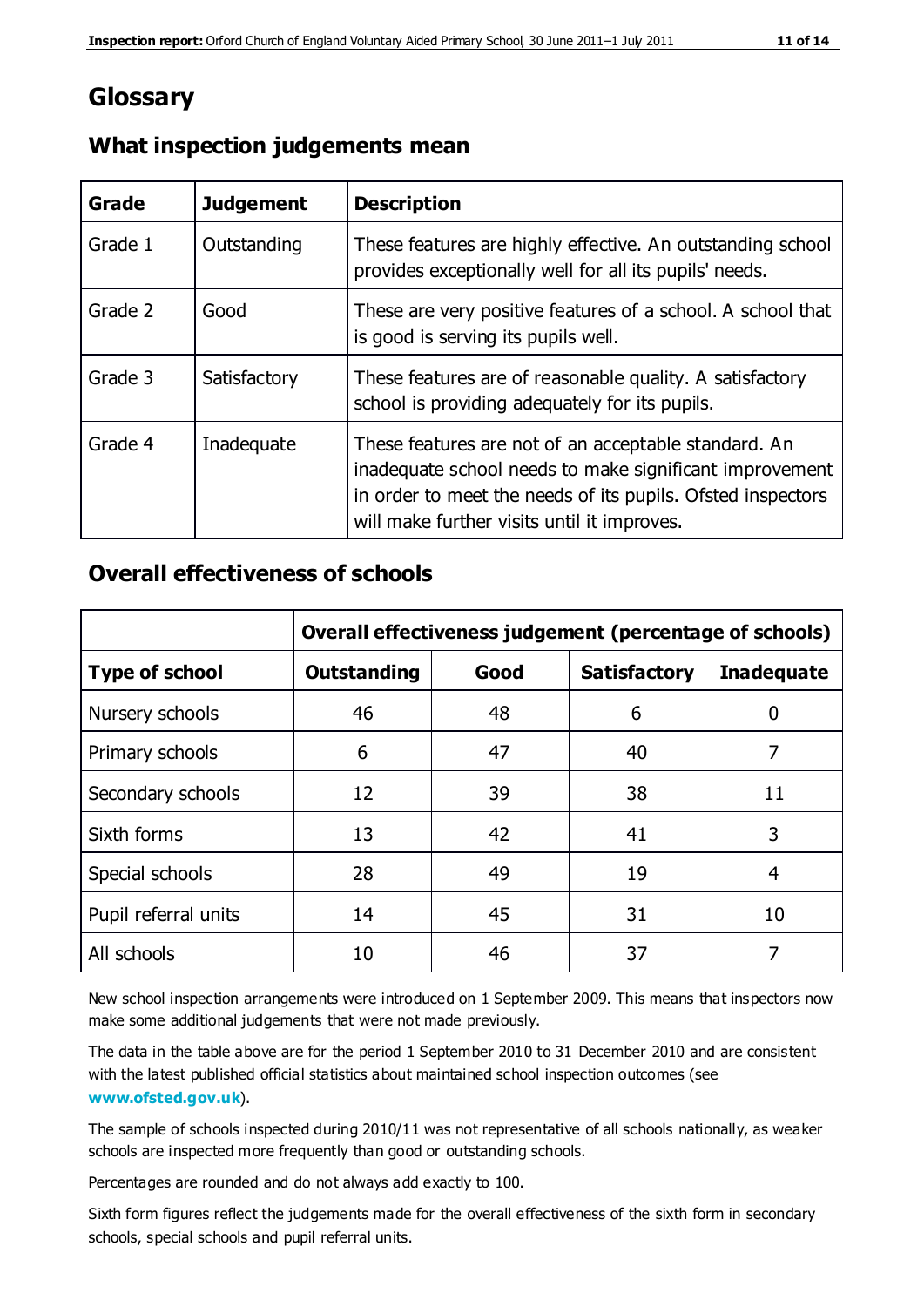# **Common terminology used by inspectors**

| Achievement:               | the progress and success of a pupil in their learning,<br>development or training.                                                                                                                                                          |
|----------------------------|---------------------------------------------------------------------------------------------------------------------------------------------------------------------------------------------------------------------------------------------|
| Attainment:                | the standard of the pupils' work shown by test and<br>examination results and in lessons.                                                                                                                                                   |
| Capacity to improve:       | the proven ability of the school to continue<br>improving. Inspectors base this judgement on what<br>the school has accomplished so far and on the quality<br>of its systems to maintain improvement.                                       |
| Leadership and management: | the contribution of all the staff with responsibilities,<br>not just the headteacher, to identifying priorities,<br>directing and motivating staff and running the school.                                                                  |
| Learning:                  | how well pupils acquire knowledge, develop their<br>understanding, learn and practise skills and are<br>developing their competence as learners.                                                                                            |
| Overall effectiveness:     | inspectors form a judgement on a school's overall<br>effectiveness based on the findings from their<br>inspection of the school. The following judgements,<br>in particular, influence what the overall effectiveness<br>judgement will be. |
|                            | The school's capacity for sustained<br>improvement.                                                                                                                                                                                         |
|                            | Outcomes for individuals and groups of pupils.                                                                                                                                                                                              |
|                            | The quality of teaching.                                                                                                                                                                                                                    |
|                            | The extent to which the curriculum meets<br>pupils' needs, including, where relevant,<br>through partnerships.                                                                                                                              |
|                            | The effectiveness of care, guidance and<br>support.                                                                                                                                                                                         |
| Progress:                  | the rate at which pupils are learning in lessons and<br>over longer periods of time. It is often measured by<br>comparing the pupils' attainment at the end of a key                                                                        |

stage with their attainment when they started.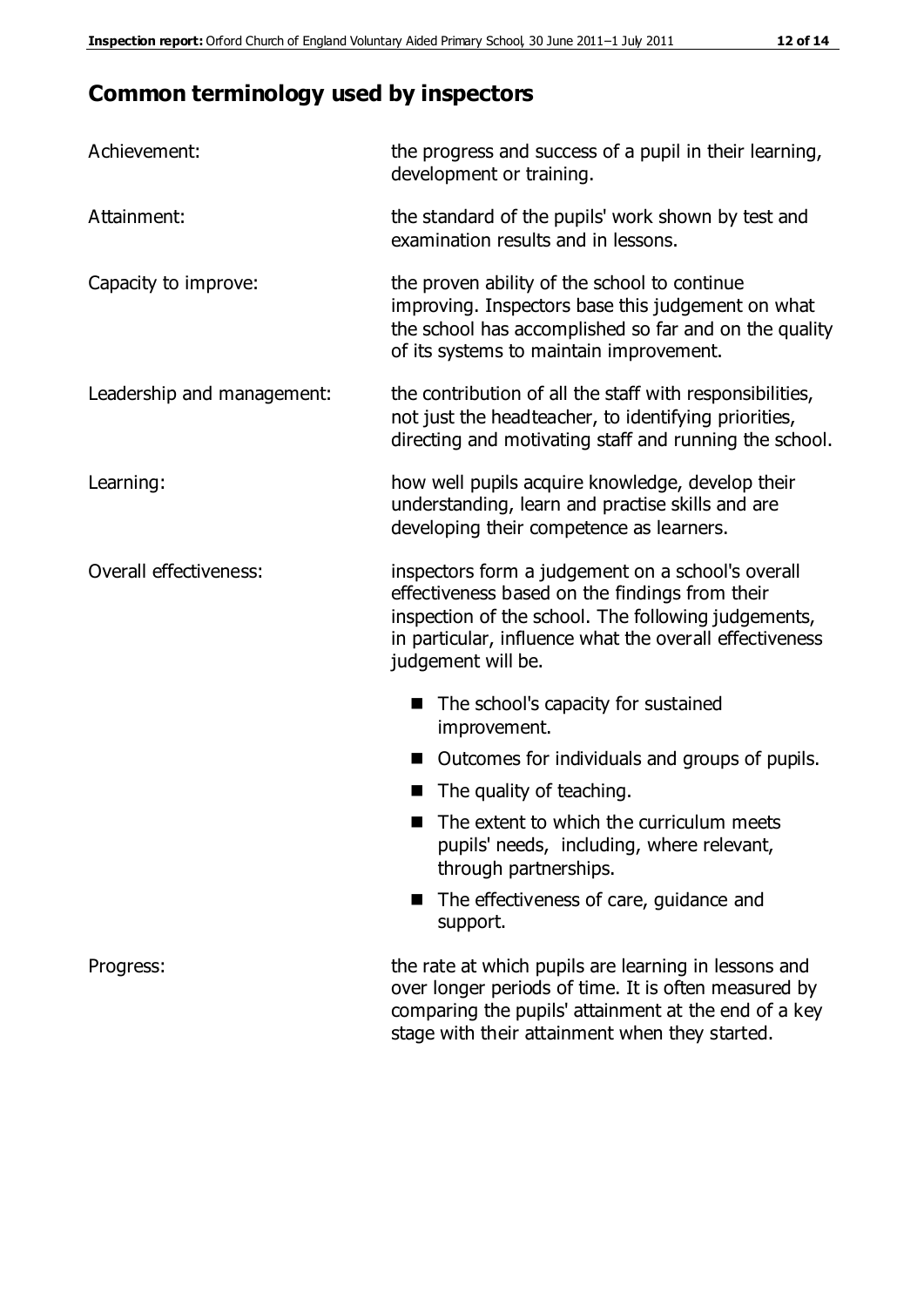#### **This letter is provided for the school, parents and carers to share with their children. It describes Ofsted's main findings from the inspection of their school.**

4 July 2011

#### Dear Pupils

#### **Inspection of Orford Church of England Voluntary Aided Primary School, Woodbridge, IP12 2LU**

Thank you for being so helpful and polite to us when we visited your school. We enjoyed talking to you and looking at the exciting work you do. We were very interested to see your vegetable gardens and how skilled you are at gardening and cooking. You behave well and know a lot about keeping safe and being healthy. You learn lots of interesting things during your time in school and your teachers take good care of you. Your headteacher, other staff and the governing body are working hard to help you do the best you can. Orford is a satisfactory school. That means it does some things well, but also needs to make other things better.

We have asked your teachers to:

- help you make better progress by using what they know about how well you are doing to plan lessons that always give you work that is both challenging and a good match to your abilities
- be sure that, when they mark your work, they make it clear to you how you can improve it and so make even better progress
- help those of you in the Reception Year to learn and explore things for yourselves by helping guide you to experiment and discuss your ideas when you are playing.

Finally, we have asked the senior staff and governing body in your school to help your headteacher to make Orford even better by checking all areas of the school's work closely and planning future improvements together.

You can help by working hard and always doing your best. We wish you every success for the future.

Yours sincerely

Norma Ball

Lead inspector (on behalf of the inspection team)